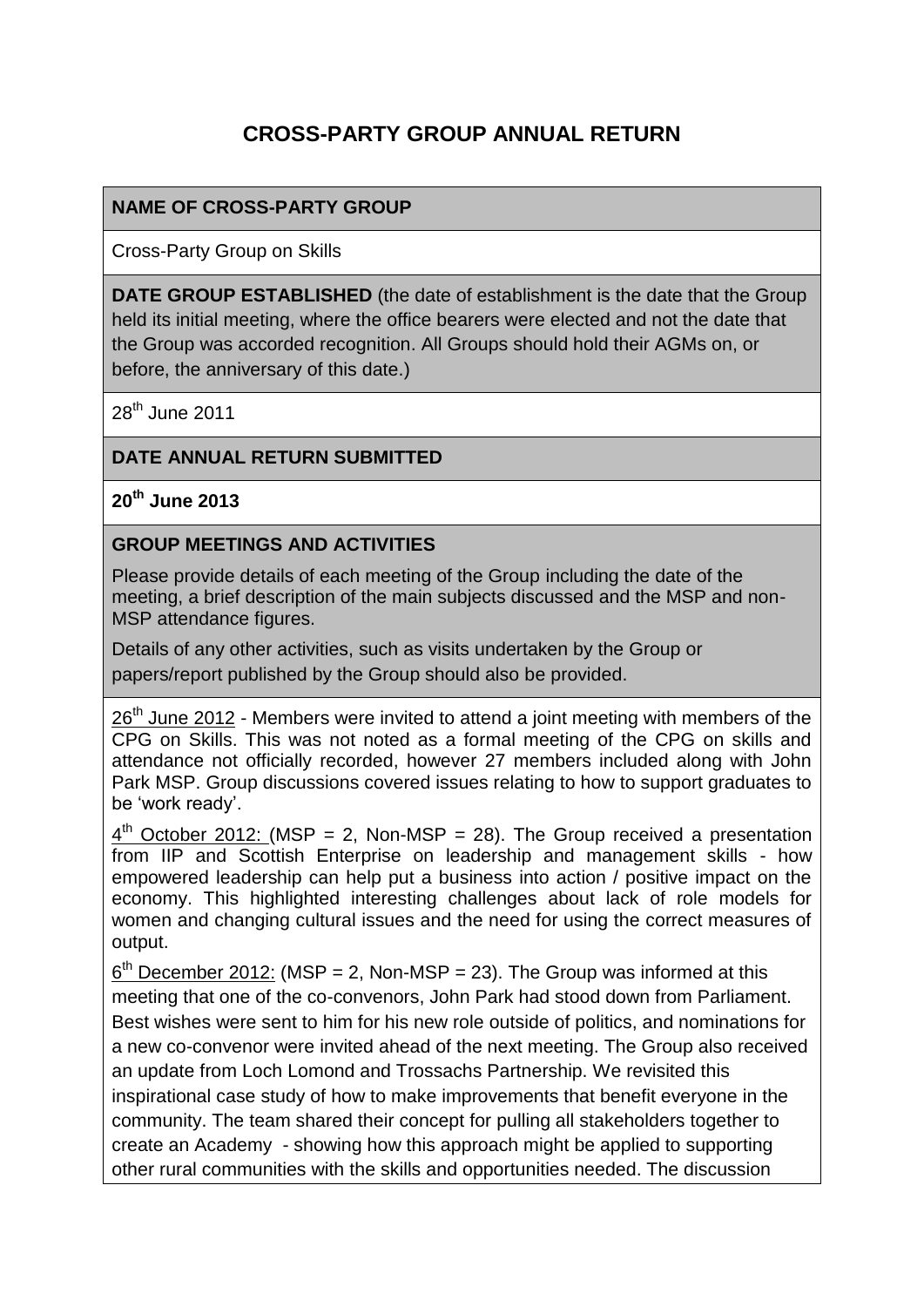highlighted some other cases where technology is helping overcome challenges in delivering training and skills.

Workplan Item: The Group enjoyed a very healthy debate about the issues affecting funding:, how to access; understand how funding fits with employer needs; the overlap, or lack of it, between funded initiatives; direction of funds to required programmes, amongst others. It was agreed to revisit this item at a future meeting. The Group also reviewed progress against the workplan and agreed matters to progress at the forthcoming meetings.

 $7<sup>th</sup>$  February 2013: (MSP =4, Non-MSP = 31). The meeting incorporated an extraordinary meeting to elect the new Co-Convenor. Margaret McCulloch MSP was nominated and elected unanimously. Workplan item: Return on investment. NHS Education team shared with the Group how they have been introducing measures to review the return on investment in a meaningful way and provided case studies of how they, despite limited resources, are creating a network of colleagues to ensure this approach is rolled out across their organisation.

There was also a very useful update from SQA about the Curriculum for Excellence which brought into focus the question of whether higher education and employers are ready for this new type of student /employee.

 $23<sup>rd</sup>$  May 2013 (MSP = 2, Non-MSP = 24). This meeting incorporated the AGM, including the further expansion of the Group's membership and the election of office bearers. As the current Secretary was standing down a new Secretary was elected and welcomed to the Group. There was no formal presentation to provide more time to members to discuss items to be included to the workplan for the next 12 months. Issues such as the Richard review were raised, and a useful to tool support employer understanding of the framework from SCQF was circulated.

Throughout the year the Group had been supported with lunch and refreshments and also provided information about the work their organisations are undertaking in the skills arena. Special thanks was made to the following members for their additional contributions: SCQF, Lifeskills, SQA, Pearson

In addition to these meetings, the CPG on skills also provided feedback and guidance to CRER regarding equality and diversity in modern apprenticeships – a letter was prepared and sent to the Convenor of the Equal Opportunities Committee raising the matter further.

The office bearers also contributed to the work of the Clerks to improve and enhance the operation of cross party groups.

#### **MSP MEMBERS OF THE GROUP**

Please provide names of all MSP members of the Group. Note that only names need to be provided, no party designation or other information is required.

Marco Biagi

Gavin Brown

Rhoda Grant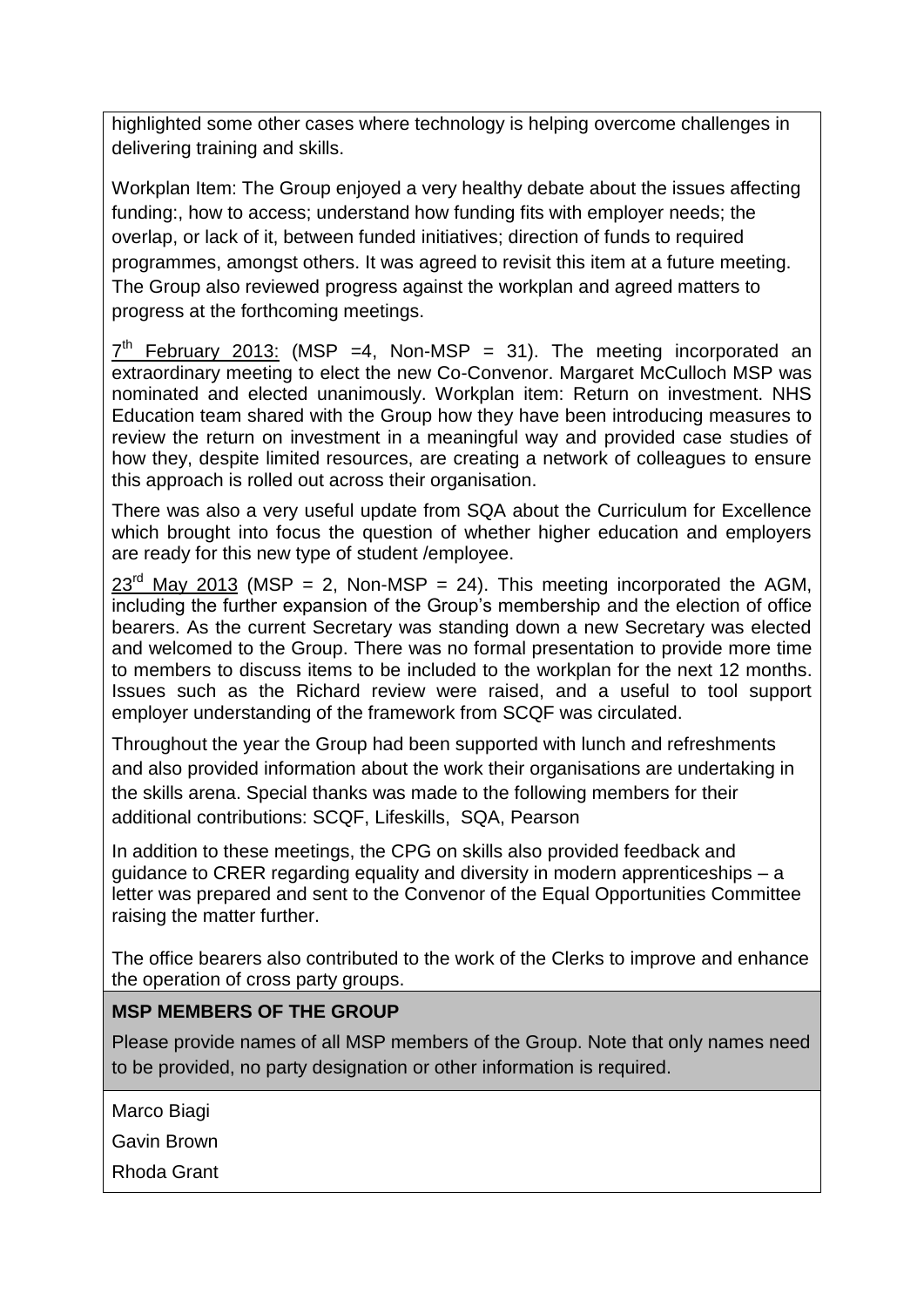Liam McArthur

Margaret McCulloch

#### **NON-MSP MEMBERS OF THE GROUP**

For organisational members please provide only the name of the organisation, it is not necessary to provide the name(s) of individuals who may represent the organisation at meetings of the Group.

| <b>Individuals</b> | Gordon Reid                                                                                                                                                                                                                                                                                                                                                                                                                                                                                                                                                                                                                                                                                                                                                                                                                                                                                                                                                                                                                                                                                                                                        |
|--------------------|----------------------------------------------------------------------------------------------------------------------------------------------------------------------------------------------------------------------------------------------------------------------------------------------------------------------------------------------------------------------------------------------------------------------------------------------------------------------------------------------------------------------------------------------------------------------------------------------------------------------------------------------------------------------------------------------------------------------------------------------------------------------------------------------------------------------------------------------------------------------------------------------------------------------------------------------------------------------------------------------------------------------------------------------------------------------------------------------------------------------------------------------------|
| Organisations      | A4e Scotland Ltd<br><b>A&amp;M Community Training</b><br><b>Aplus Training</b><br><b>Application Recruitment</b><br>Association of Accounting Technicians<br><b>Barnardo's Scotland</b><br><b>Big Lottery Fund</b><br><b>Bio Reliance</b><br><b>British Retail Consortium</b><br><b>Castle Douglas Community IT Centre</b><br><b>Chartered Banker Institute</b><br><b>Chartered Management Institute</b><br>City & Guilds<br><b>Close the Gap</b><br><b>Cogent SSC</b><br><b>Construction Skills Scotland</b><br><b>Creative Scotland</b><br>Economic Development Association [Scotland]<br><b>Education Scotland</b><br><b>Employment Enterprise</b><br><b>Federation of Small Business Scotland</b><br>Fife Council – Enterprise & Protection Services<br>GCU<br><b>ICS Ltd</b><br>Improve<br><b>Independent Roof Training Association</b><br><b>Institute of Physics</b><br>Investors in People<br><b>IRISS</b><br><b>ITC</b><br>JHP<br>Lantra<br><b>Learning Link Scotland</b><br><b>Lifeskills Centres</b><br>Loch Lomond & Trossachs Community Partnership<br><b>NFU</b><br><b>NHS Education for Scotland</b><br><b>NSCC</b><br><b>OPITO</b> |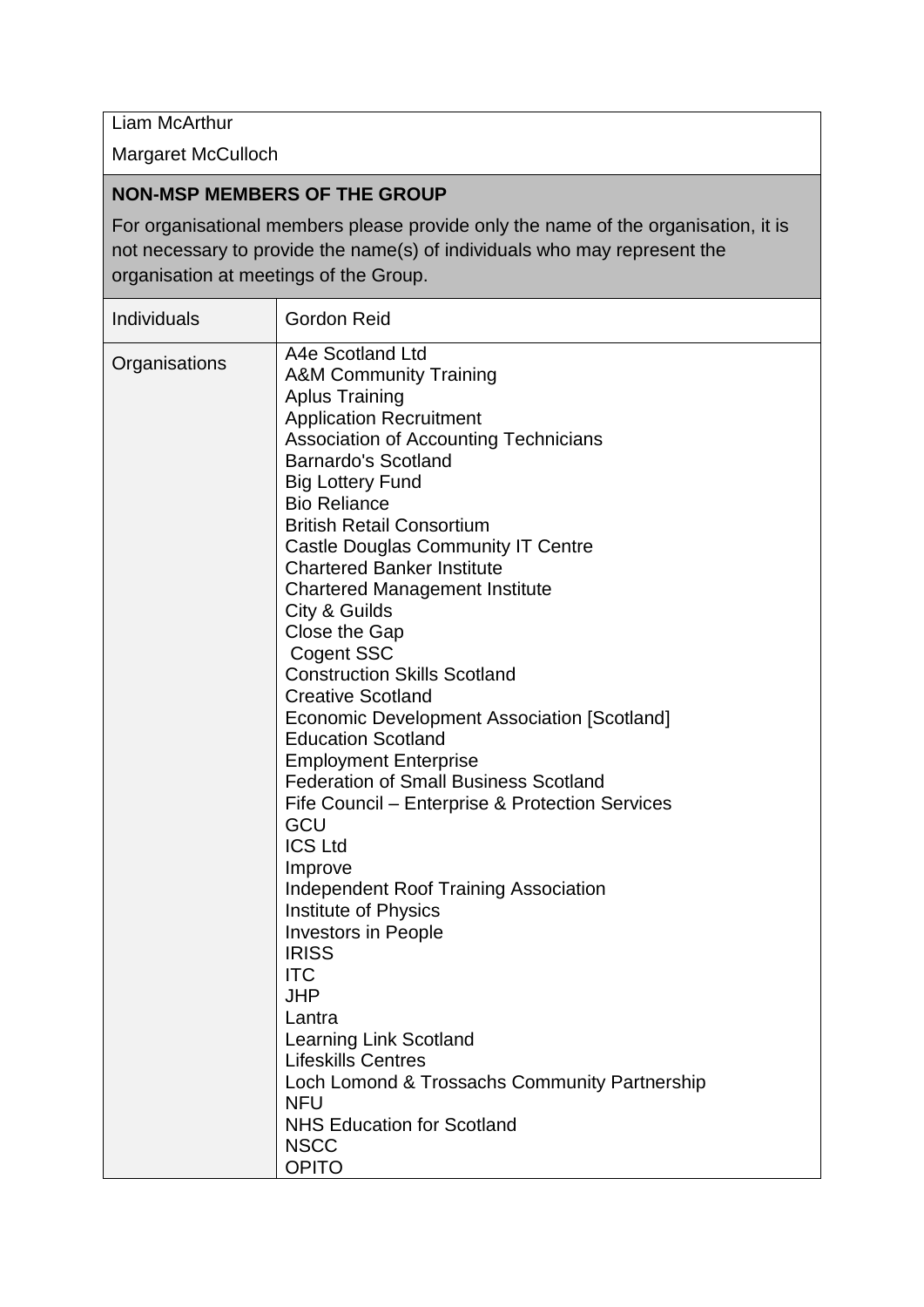|                      | <b>Pearson Education</b>                                 |
|----------------------|----------------------------------------------------------|
|                      | <b>ProSkills</b>                                         |
|                      | <b>Queen Margaret University</b>                         |
|                      | <b>Rathbone Scotland</b>                                 |
|                      | Remploy                                                  |
|                      | ScotlandIS                                               |
|                      | <b>Scottish Building</b>                                 |
|                      | <b>Scottish Countrywide Alliance</b>                     |
|                      | <b>SCQF</b>                                              |
|                      | <b>SEMTA</b>                                             |
|                      | <b>Scottish Enterprise</b>                               |
|                      | <b>SECTT</b>                                             |
|                      | <b>Scottish Investment Operations</b>                    |
|                      | <b>Scottish Land &amp; Estates</b>                       |
|                      | <b>Scottish Qualifications Authority [Awarding]</b>      |
|                      | <b>Scottish Qualifications Authority [Accreditation]</b> |
|                      | <b>Scottish Renewables Forum</b>                         |
|                      | <b>Scottish Retail Consortium</b>                        |
|                      | <b>Scottish Training Federation</b>                      |
|                      | <b>Scottish Youth Parliament</b>                         |
|                      | <b>Skills Development Scotland</b>                       |
|                      | <b>Select</b>                                            |
|                      | <b>Skills for Logistics</b>                              |
|                      | <b>STUC- Skills and Learning Team</b>                    |
|                      | The Open University in Scotland                          |
|                      | The Scotch Whisky Association                            |
|                      | Unite the Union                                          |
|                      | <b>Universities Scotland</b>                             |
|                      | University of Abertay                                    |
|                      | <b>Working Links</b>                                     |
|                      | The Institute of the Motor Industry                      |
| CDOUD OCCICE DEADEDS |                                                          |

## **GROUP OFFICE BEARERS**

Please provide names for all office bearers. The minimum requirement is that two of the office bearers are MSPs and one of these is Convener – beyond this it is a matter for the Group to decide upon the office bearers it wishes to have. It is permissible to have more than one individual elected to each office, for example, coconveners or multiple deputy conveners.

| Co-Convener                                                                           | Gavin Brown MSP, Margaret McCulloch MSP |  |
|---------------------------------------------------------------------------------------|-----------------------------------------|--|
| <b>Deputy Convener</b>                                                                | n/a                                     |  |
| Secretary                                                                             | <b>Ryan Reed</b>                        |  |
| Treasurer                                                                             | n/a                                     |  |
| <b>FINANCIAL BENEFITS OR OTHER BENEFITS RECEIVED BY THE GROUP</b>                     |                                         |  |
| Please provide details of any financial or material benefit(s) received from a single |                                         |  |